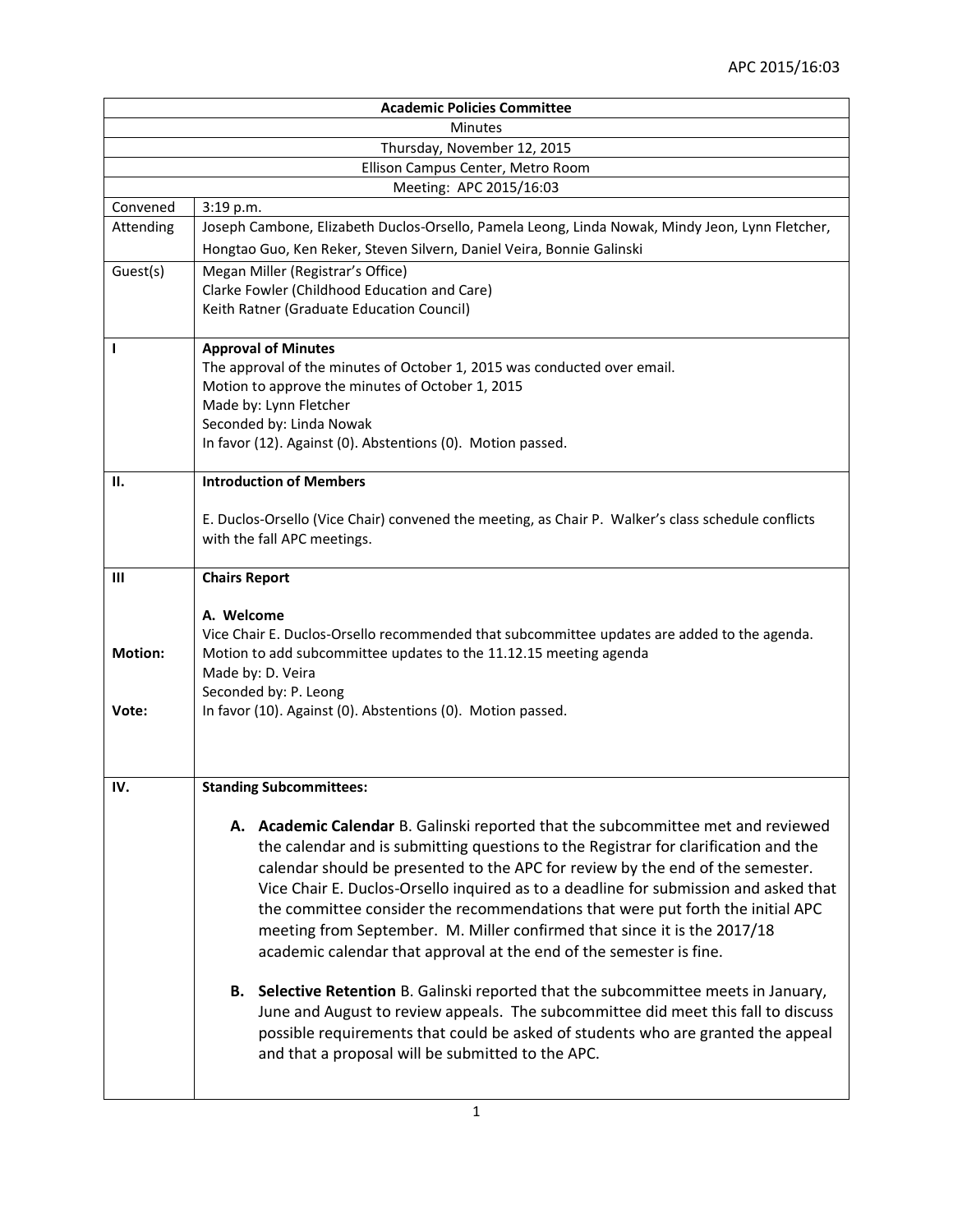| v.             | <b>New Business</b>                                                                                                                                                                                                                                                                                                                                                                                                                                                                                                                                                                                                                                                                                 |
|----------------|-----------------------------------------------------------------------------------------------------------------------------------------------------------------------------------------------------------------------------------------------------------------------------------------------------------------------------------------------------------------------------------------------------------------------------------------------------------------------------------------------------------------------------------------------------------------------------------------------------------------------------------------------------------------------------------------------------|
|                | A. Policy regarding the lifespan of elementary and early childhood education licensures<br>courses (16:080)                                                                                                                                                                                                                                                                                                                                                                                                                                                                                                                                                                                         |
|                |                                                                                                                                                                                                                                                                                                                                                                                                                                                                                                                                                                                                                                                                                                     |
| <b>Motion:</b> | Motion to approve Proposal 16:080                                                                                                                                                                                                                                                                                                                                                                                                                                                                                                                                                                                                                                                                   |
|                | Made by: Pam Leong<br>Seconded: Hongtao Guo                                                                                                                                                                                                                                                                                                                                                                                                                                                                                                                                                                                                                                                         |
|                |                                                                                                                                                                                                                                                                                                                                                                                                                                                                                                                                                                                                                                                                                                     |
|                | <b>OVERVIEW:</b>                                                                                                                                                                                                                                                                                                                                                                                                                                                                                                                                                                                                                                                                                    |
|                | R. Clarke Fowler, Chair of the Childhood Education and Care, provided an overview and rationale for<br>the proposal. Some students will come back to the university 17 or 18 years after taking their<br>courses looking to enroll in student teaching. If a student last took an education course more than<br>seven years ago, the courses' content in their classes has most likely changed dramatically and is not<br>current with the latest teaching practices. The university needs to ensure that students placed in<br>schools are current in the field. The education department doesn't typically bring licensure to APC<br>as it is approved by the State, but wants to be transparent. |
|                | DISCUSSION:                                                                                                                                                                                                                                                                                                                                                                                                                                                                                                                                                                                                                                                                                         |
|                | L. Fletcher asked if this policy benefits the students or the department.                                                                                                                                                                                                                                                                                                                                                                                                                                                                                                                                                                                                                           |
|                | C. Fowler responded that it ultimately benefits the children we teach and maintains the integrity of<br>the program.                                                                                                                                                                                                                                                                                                                                                                                                                                                                                                                                                                                |
|                | L. Fletcher asked if we should consider ten years and not seven as it seems to put a barrier in the<br>way of teaching, stating that seven years seems short.                                                                                                                                                                                                                                                                                                                                                                                                                                                                                                                                       |
|                | C. Fowler responded that this policy has already been passed by the Graduate Education Council and<br>if we adopt a different number, it will be a different policy for undergraduate and graduate. He also<br>added that ten years is a long time to be away and is not helpful when students go into the field to<br>teach.                                                                                                                                                                                                                                                                                                                                                                       |
|                | D. Veira inquired that if they come back after seven years, does it mean they didn't take the classes?                                                                                                                                                                                                                                                                                                                                                                                                                                                                                                                                                                                              |
|                | C. Fowler responded that there are different ways to approach the timing and waivers could be<br>granted; i.e., if a student has been teaching at a parochial school for the last 10 years and following<br>standards, then the waiver would be granted. A waiver would allow discretion on a case by case<br>basis.                                                                                                                                                                                                                                                                                                                                                                                |
|                | M. Miller asked where this would this appear in the catalog: the education department section or<br>the academic policy section.                                                                                                                                                                                                                                                                                                                                                                                                                                                                                                                                                                    |
|                | C. Fowler responded that it should be included in the education section of the catalog.                                                                                                                                                                                                                                                                                                                                                                                                                                                                                                                                                                                                             |
|                | J. Cambone stated that this aligns with the State licensing agency which states that course content is<br>valid for up to seven years and teachers must renew every five years.                                                                                                                                                                                                                                                                                                                                                                                                                                                                                                                     |
|                | Vice Chair L. Duclos-Orsello asked if this policy would complicate the credit for life experience.                                                                                                                                                                                                                                                                                                                                                                                                                                                                                                                                                                                                  |
|                | M. Miller suggested that it is less about life experience and more about limits on transfer credits in                                                                                                                                                                                                                                                                                                                                                                                                                                                                                                                                                                                              |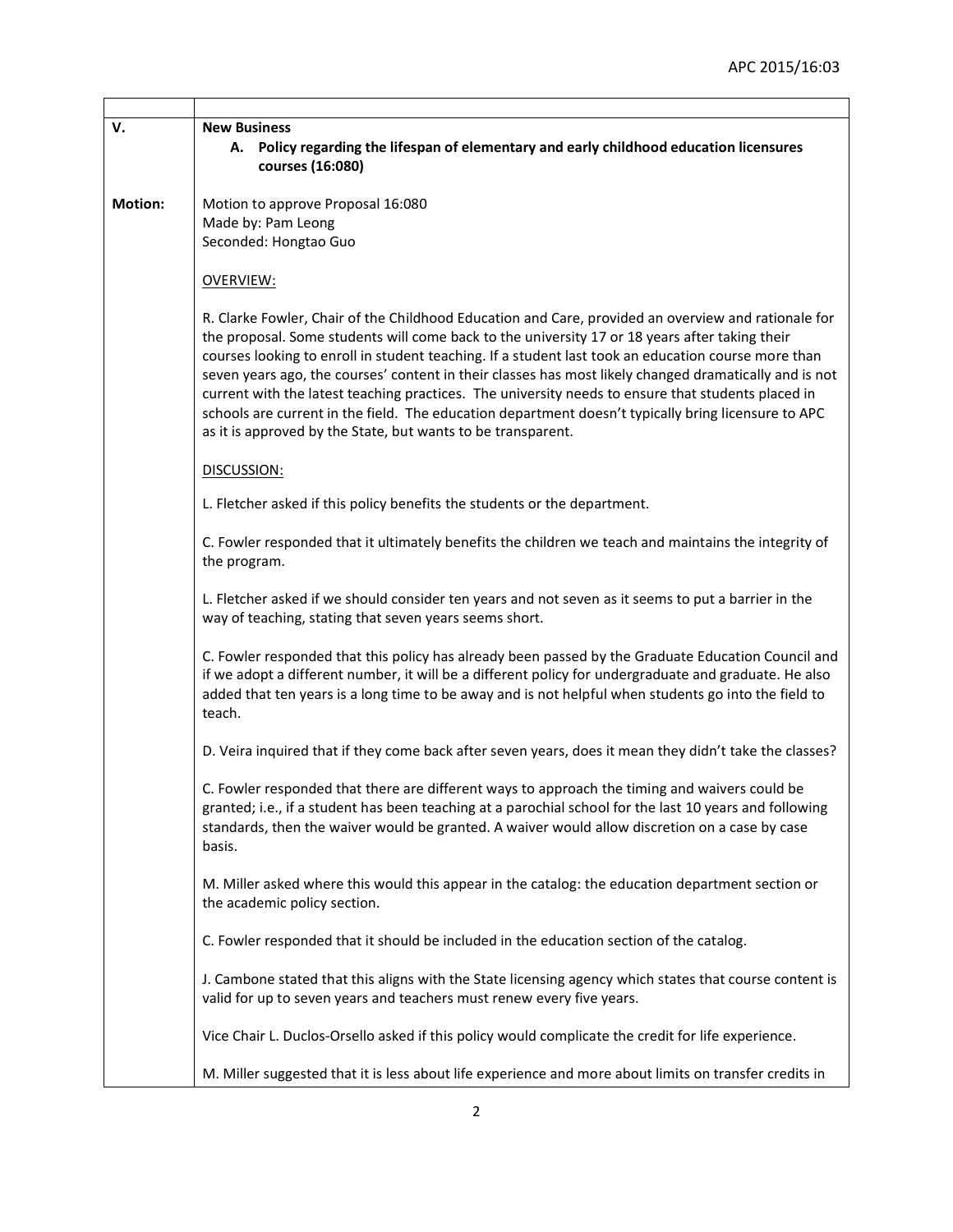|       | terms of the transfer credit review process.                                                                                                                                                                                                                                                                                                                    |
|-------|-----------------------------------------------------------------------------------------------------------------------------------------------------------------------------------------------------------------------------------------------------------------------------------------------------------------------------------------------------------------|
|       | C. Fowler responded that students have to complete a long application for student teaching, which<br>includes the transcript so there is a mechanism in place to address transfer credits for students who<br>are applying for student teaching.                                                                                                                |
| Vote: | To approve Proposal 16:080.<br>In favor (10). Against (0). Abstentions (0). Motion passed.                                                                                                                                                                                                                                                                      |
|       | B. Addition of Honors Course Electives (16:124)<br>This proposal was postponed because the honors representative was not able to attend the<br>meeting.                                                                                                                                                                                                         |
|       | C. Strategy for 4+1 Policy                                                                                                                                                                                                                                                                                                                                      |
|       | OVERVIEW:                                                                                                                                                                                                                                                                                                                                                       |
|       | The university needs to create a joint policy between APC and the Graduate Education<br>Council (GEC) around the 4+1 programs so there is a unified policy around courses taken in<br>the 4+1 program and for students who do not complete the +1 and then return to the<br>university.                                                                         |
|       | DISCUSSION:                                                                                                                                                                                                                                                                                                                                                     |
|       | S. Young suggested that a joint committee of the GEC and the APC to review the issues and<br>submit policy for approval and he suggested that C. Leith, J. Cambone, P. Walker work with K.<br>Ratner (GEC).                                                                                                                                                     |
|       | K. Ratner stated that the GEC was in favor of a review and stressed the need for policy around<br>the use of undergraduate classes being used in a graduate program -so student do not "double<br>dip". He also stressed the desire for an electronic meeting.                                                                                                  |
|       | Vice Chair E. Duclos-Orsello reminded the committee that today's goal is to create a small<br>subcommittee to work out a proposal.                                                                                                                                                                                                                              |
|       | J. Cambone noted that as the School of Education moves forward with the 4+1 it is important to<br>think items through, such as the order that courses are approved, double dipping, leave of<br>absence and re-entry. He also emphasized the need to create guidelines when students move<br>from undergraduate to graduate and define the application process. |
|       | K. Ratner suggested that the subcommittee outline the issues as this is a complex process.                                                                                                                                                                                                                                                                      |
|       | Vice Chair E. Duclos-Orsello added that uniformity with this policy is important.                                                                                                                                                                                                                                                                               |
|       | J. Cambone agreed stating that there are several programs offering a 4+1 and that there should<br>consistency.                                                                                                                                                                                                                                                  |
|       | M. Miller added that a rep on the subcommittee from All University would be a good idea so it<br>is truly a joint committee.                                                                                                                                                                                                                                    |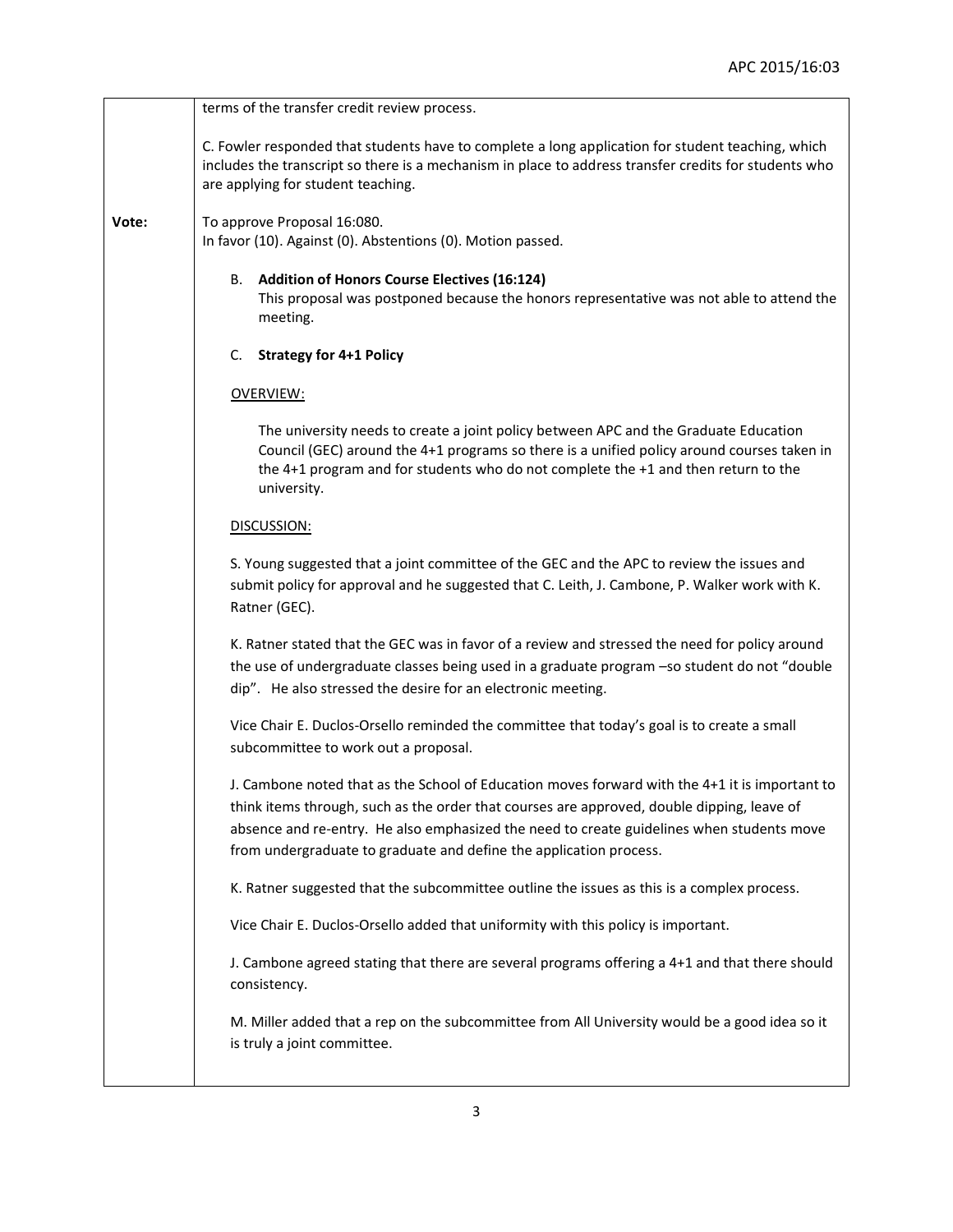|                | K. Ratner emphasized bringing folks together to outline the issues.                                                                                                                                                                                                                                   |
|----------------|-------------------------------------------------------------------------------------------------------------------------------------------------------------------------------------------------------------------------------------------------------------------------------------------------------|
|                | Vice Chair E. Duclos-Orsello concluded that there seemed to be interest in a joint meeting and<br>added that it would be useful to have reps from each school that has 4+1 program. She invited<br>committee members to participate in the subcommittee and asked J. Cambone to convene the<br>group. |
| <b>Motion:</b> | Motion to create and populate a subcommittee to review the 4+1 program policies.<br>Subcommittee: J. Cambone, P. Walker, K. Ratner (GEC), M. Miller (Registrar), Bonnie Galinski, S.<br>Silvern.                                                                                                      |
| Vote:          | Made by: P. Leong                                                                                                                                                                                                                                                                                     |
|                | Seconded: L. Fletcher                                                                                                                                                                                                                                                                                 |
|                | In favor (10). Against (0). Abstentions (0). Motion passed.                                                                                                                                                                                                                                           |
| VI             | <b>Other Business</b>                                                                                                                                                                                                                                                                                 |
|                |                                                                                                                                                                                                                                                                                                       |
|                |                                                                                                                                                                                                                                                                                                       |
| VII            | Adjournment                                                                                                                                                                                                                                                                                           |
| <b>Motion:</b> | Motion to adjourn<br>Made by: J. Cambone<br>Seconded by: D. Veira                                                                                                                                                                                                                                     |
| Vote:          | In favor: (10); Against: (0); Abstentions: (0). Motion passed.                                                                                                                                                                                                                                        |
| Adjourned      | 3:56 p.m.                                                                                                                                                                                                                                                                                             |
|                |                                                                                                                                                                                                                                                                                                       |
|                |                                                                                                                                                                                                                                                                                                       |
|                |                                                                                                                                                                                                                                                                                                       |
|                |                                                                                                                                                                                                                                                                                                       |
|                |                                                                                                                                                                                                                                                                                                       |